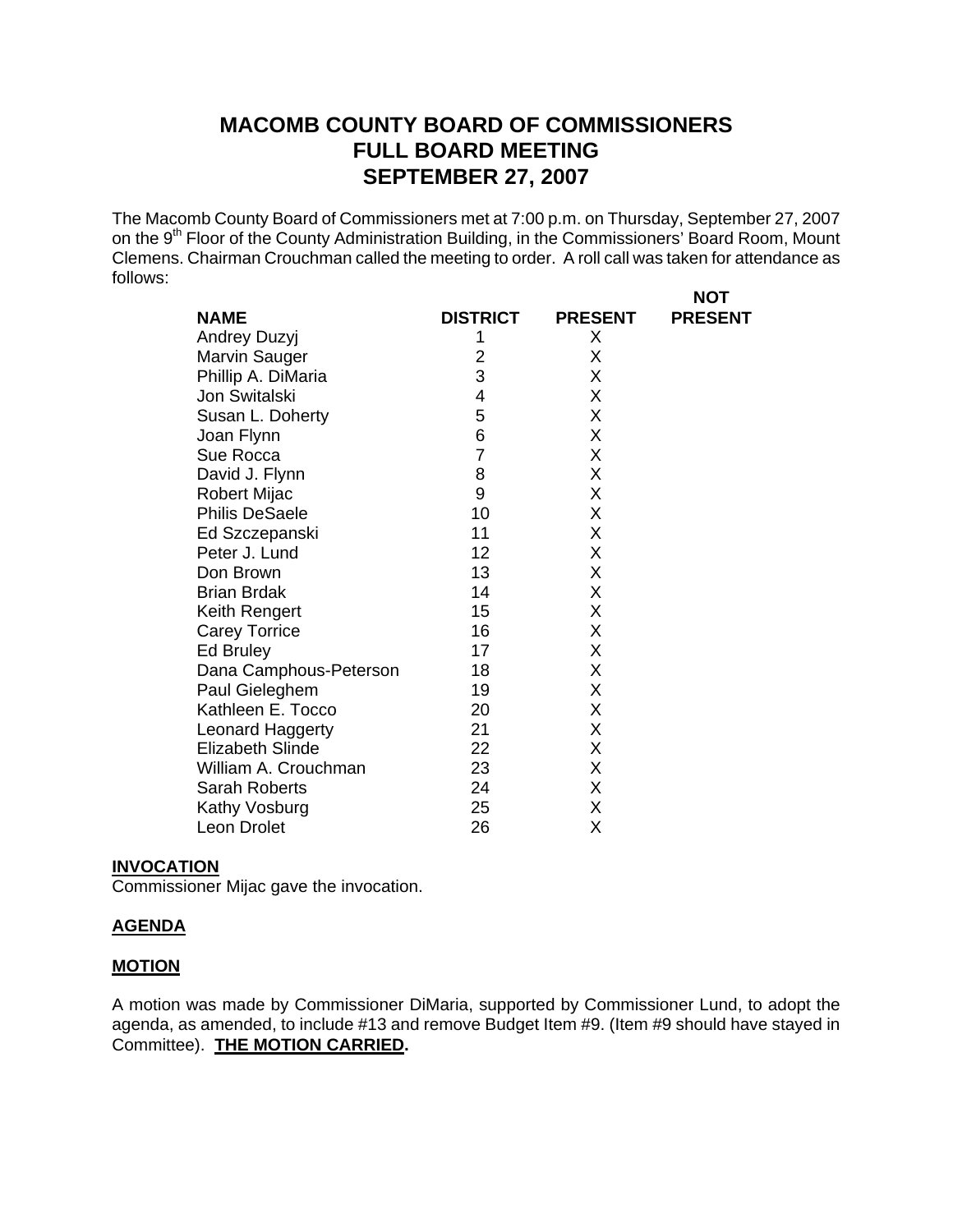### **MINUTES**

### **MOTION**

A motion was made by Commissioner Slinde, supported by Commissioner Rengert, to approve the minutes of August 16, 2007. **THE MOTION CARRIED**.

#### **PUBLIC PARTICIPATION**

Pastor D. L. Bradley, 22645 Quinn Road, Clinton Township Robert Lesinski, Corrections Officer, Sheriff's Office Mary Batz, 29084 Dembs Drive, Roseville Scott Schulte, Sheriff's Office, President – MCPDSA Eugene Groesbeck, Corrections Officer, Sheriff's Office Buddy Smith, Adult Foster Care Provider, Macomb County Nancy Medsen, Provider of vocational services for Mental Health Gregory Murray, 66 Robertson, Mount Clemens Elaine Palmeri, 50017 Blue Heron Drive, Shelby Twp. Karen Harris, Director of Integrated Living, 42452 Hayes Road, Clinton Twp. Lisa Piercey Lepine, Assoc. Dir. , ARC Services of Macomb, 44050 Gratiot, Clinton Twp. Nancy Frigell, Direct Care worker

### *COMMITTEE REPORTS*

### *JUSTICE & PUBLIC SAFETY COMMITTEE – September 11, 2007*

#### **MOTION**

A motion was made by Commissioner Rengert, supported by Commissioner Doherty, to adopt the committee recommendations:

- 1. Approve the revised Macomb County Public Safety Communications System Membership Agreement as recommended by the Communications Task Force Committee, as amended.
- 2. Approve an Emergency Management Agreement between Chesterfield Township and Macomb County for emergency management related activities.

#### **THE MOTION CARRIED.**

#### *OPERATIONAL SERVICES COMMITTEE – September 12, 2007*

#### **MOTION**

A motion was made by Commissioner D. Flynn**,** supported by Commissioner Szczepanski, to adopt the committee recommendations:

1. Authorize payment for the following invoices:

| Hall Road Warehouse                | Bernco, Inc.            | \$46.804.01 |
|------------------------------------|-------------------------|-------------|
| Medical Examiner's Office          | Bernco, Inc.            | 16.654.40   |
| 42-2 District Court                | E. Gilbert & Sons. Inc. | 273.479.76  |
| Mental Health Holding Cells - Jail | J.W. Adams Dev. Co.     | 10.857.38   |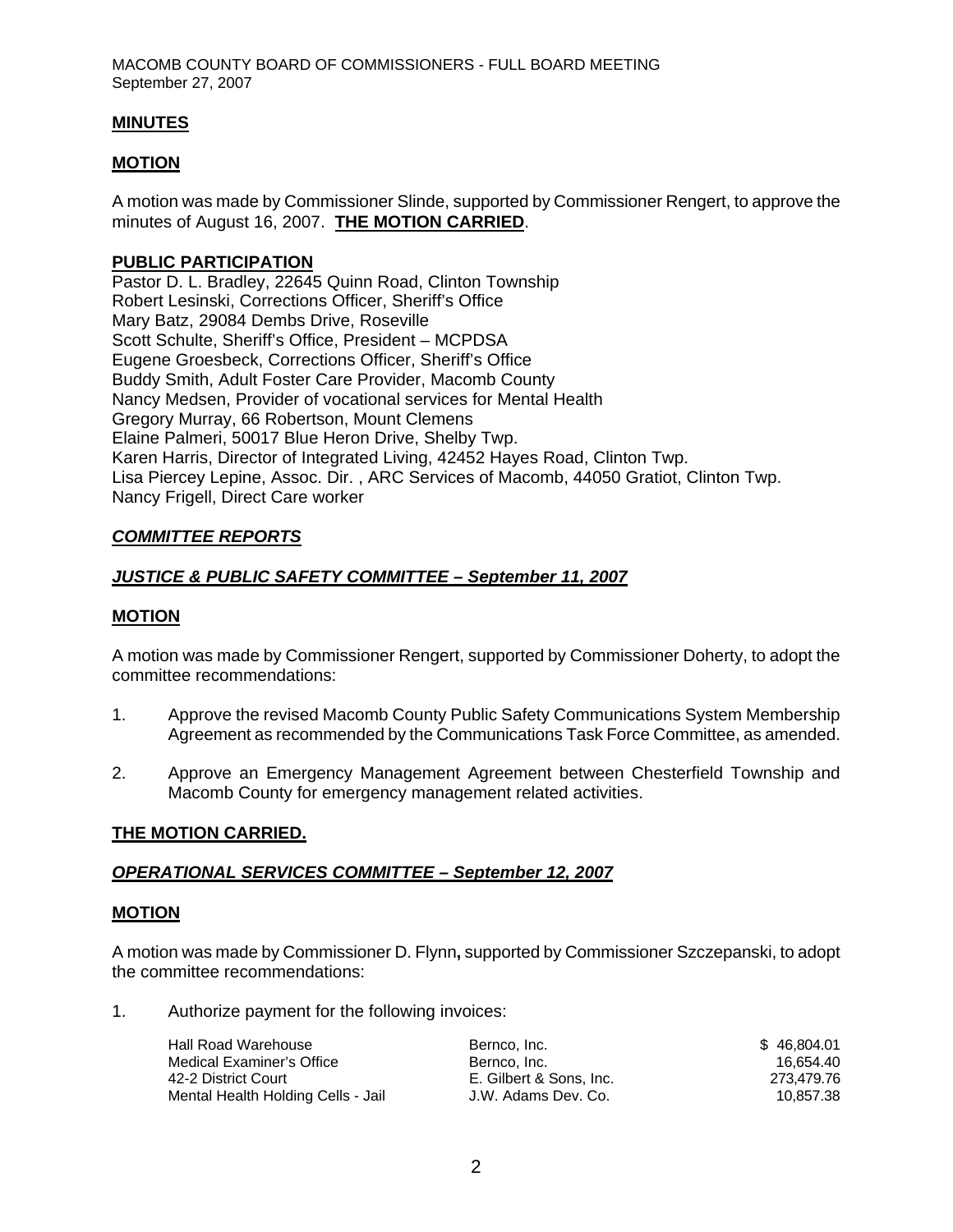| 42-2 District Court                | Partners In Architecture, PLC | 12,368.35  |
|------------------------------------|-------------------------------|------------|
| Public Works Building              | Project Control Systems, Inc. | 58,220.10  |
| Juvenile Justice Center - Phase II | Wakely Associates, Inc.       | 208,774.92 |
| Public Works Building              | Wakely Associates, Inc.       | 2.514.71   |
| 2007 Masonry Restoration           | Western Waterproofing Co.     | 19,674.09  |

Further, funds are available in the Capital Budget.

- 2. Authorize the Board Chair to sign the Macomb Orchard Trail Commission easement agreement with the Road Commission.
- 3. Approve Martha T. Berry's request to obtain proposals from architectural firms for the Dietary Department to specifically identify the underground plumbing replacement needs within the department; the original renovation did not encompass this area in the scope of the project; an outcome of the architectural design would be to provide construction documents/specifications for the work to be done and estimates.

### **THE MOTION CARRIED**.

### *HEALTH SERVICES COMMITTEE – September 13, 2007*

### **MOTION**

A motion was made by Commissioner Duzyj, supported by Commissioner DeSaele, to adopt the committee recommendations:

1. Support the provisions of the Water Resources Development Act that authorize funds for Lake St. Clair.

### **THE MOTION CARRIED.**

### *LEGISLATIVE AND ADMINISTRATIVE SERVICES COMMITTEE – September 13, 2007*

#### **MOTION**

A motion was made by Commissioner Camphous-Peterson, supported by Commissioner Duzyj, to adopt the committee recommendations:

Commissioner Bruley asked to separate #3 and #4. There were **NO** objections.

1. Approve the following miscellaneous department requests:

58 additional Citrix licenses and installation for Information Technology at a cost not to exceed \$28,668; funding is available in the PC replacement/upgrade program;

One desktop computer, one multiple DVD burner, and one MS Office license for the Prosecuting Attorney's office at a cost not to exceed \$2,058; funding is available in the IT Capital Fund;

One projector, one universal projector mount, and one wireless laser pointer for the Public Health Department at a cost not to exceed \$979; funding is available in the Public Health – Computer Projects account;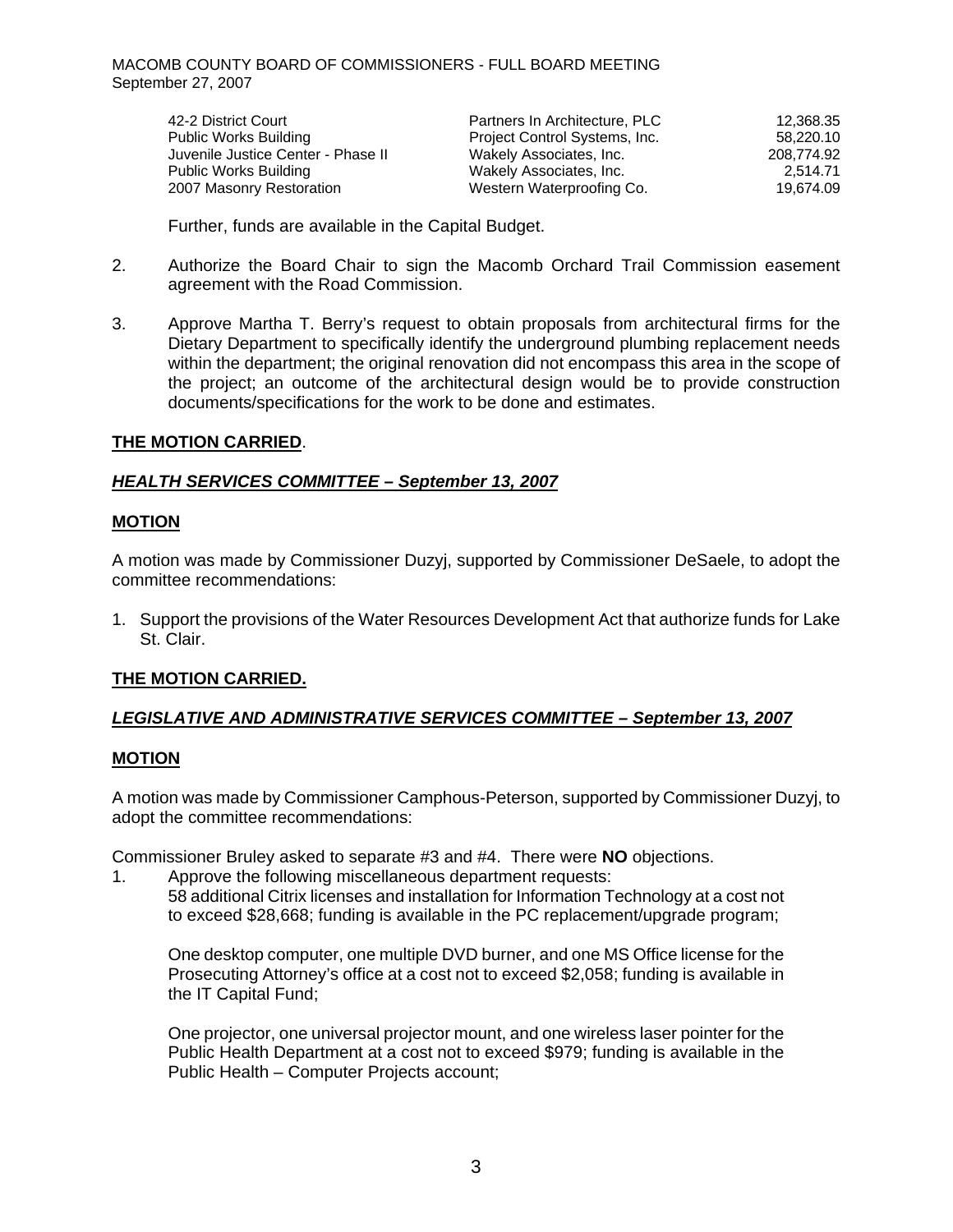One Giza Studio software license and one flat screen monitor for the Purchasing Department at a cost not to exceed \$2,664; funding is available in IT Capital Fund; Three desktop computers, one GroupWise license, and one MS Office license for the Purchasing Department at a cost not to exceed \$3,540; funding is available in the PC computer replacement/upgrade program;

One desktop computer for the Community Corrections Office at the Sheriff's Department at a cost not to exceed \$1,050; funding is available in the Sheriff's Community Corrections grant;

Eight desktop computers and eight MS Office licenses for the Sheriff's Enforcement Team at a cost not to exceed \$10,864; funding is available in the Emergency Management grant; and

Upgrade of six cell phones to six Verizon Blackberry 8830's for the Macomb County Sheriff's Office at a one-time cost of \$899.94 and an increase in the monthly access charge of \$75.71; funding is available in the Telecommunications fund.

- 2. Approve a subscription to the Alcestis Medical Examiner and Coroner software system administered by the Center for Collaborative Research in Health Outcomes & Policy at the Michigan Public Health Institute for use by the Macomb County Medical Examiner's office at a cost not to exceed \$1,600 for the remainder of calendar year 2007; funding is available in the Public Health – computer projects account.
- 5. Approve the publication of Macomb County services and phone numbers, county logo and artwork in the 2007-08 AT&T yellow pages at no cost to Macomb County. The Board of Commissioners grants permission to the AT&T yellow pages to use the designation "Official Yellow Pages of Macomb County."

### **THE MOTION CARRIED.**

### **SEPARATED MOTION**

3. Adopt a Uniform Electronic Records Retention Policy of six months for Information Technology Administrative Systems (e-mail, Internet, VOIP), as detailed in correspondence from the IT Director.

#### A roll call vote was taken.

Voting Yes were: Brown, Camphous-Peterson, DeSaele, Doherty, Drolet, J. Flynn, Haggerty, Lund, Rengert, Sauger, Szczepanski, Vosburg, Crouchman. There were 13 "Yes" votes.

Voting No were: Brdak, Bruley, DiMaria, Duzyj, D. Flynn, Gieleghem, Mijac, Roberts, Rocca, Slinde, Tocco, Torrice. There were 12 "No" votes.

## **THE MOTION CARRIED.**

### **SEPARATED MOTION**

4. Authorize the issuance of a Request For Proposals for a Storage Area Network.

#### A roll call vote was taken.

Voting Yes were: Brown, Camphous-Peterson, DeSaele, Doherty, Drolet, Duzyj, J. Flynn, Haggerty, Lund, Rengert, Sauger, Szczepanski, Vosburg, Crouchman. There were 14 "Yes" votes.

Voting No were: Brdak, Bruley, DiMaria, D. Flynn, Gieleghem, Mijac, Roberts, Rocca, Slinde, Tocco, Torrice. There were 11 "No" votes.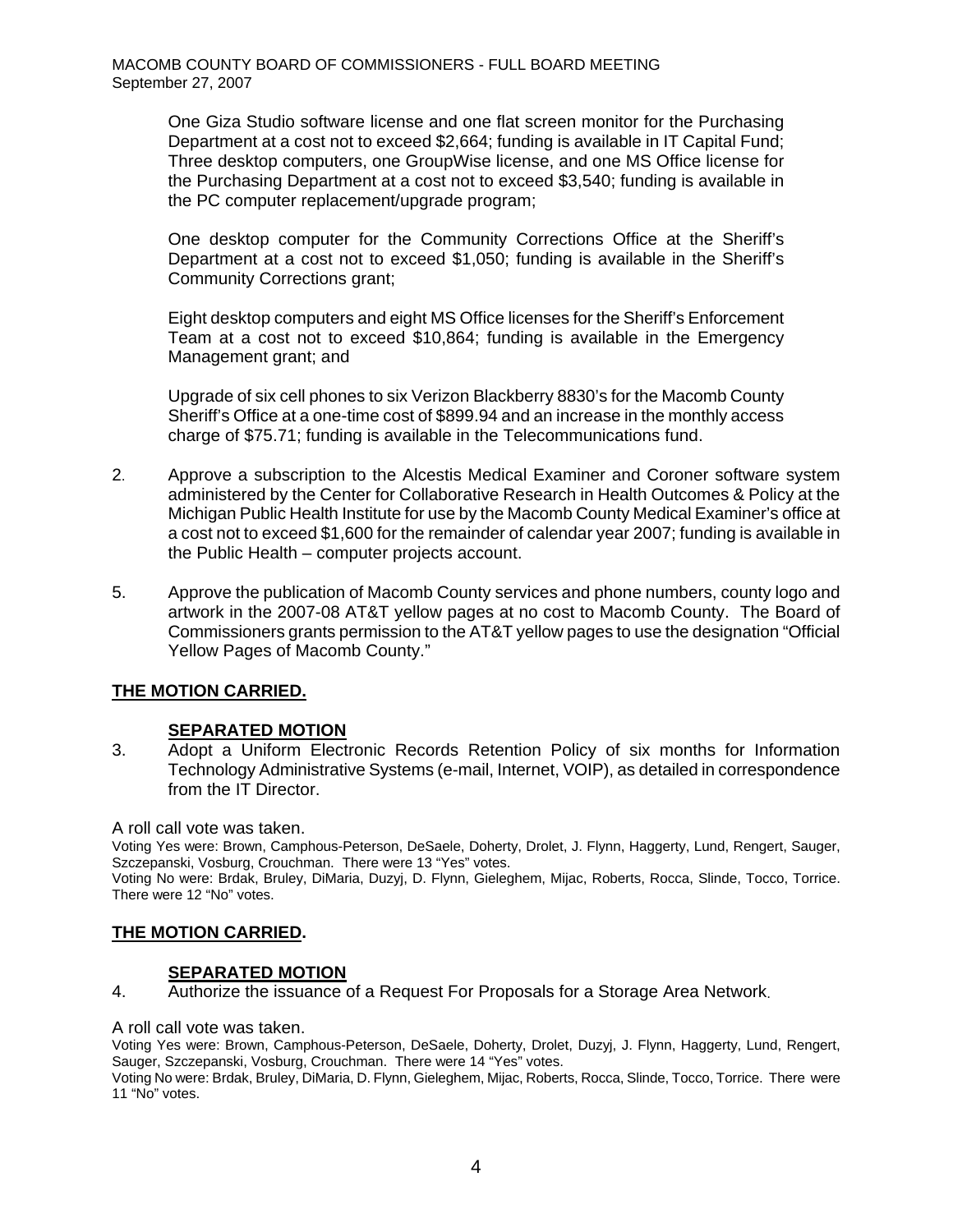### **THE MOTION CARRIED.**

## *COMMUNITY SERVICES COMMITTEE – September 14, 2007*

### **MOTION**

A motion was made by Chair Tocco, supported by Vice Chair Drolet, to adopt the committee recommendations:

- 1. Authorize the Macomb County Community Services Agency to submit the Community Services Block Grant Plan for 2007-2008.
- 2. Authorize the Macomb County Community Services Agency to receive Community Development Block Grant funds from the City of Warren in the amount of \$30,000 for the Senior Chore Program.
- *3.* Authorize the Macomb County Community Services Agency to receive *C*ommunity Development Block *G*rant funds from the City of Warren in the amount of \$3,500 for the Continuum of Care Coordinator.
- 4. Authorize the Macomb County Community Services Agency to receive funds from the Area Agency on Aging 1-B to operate the Senior Citizens Nutrition Program during fiscal year 2008.
- 5. Authorize MSU Extension Service/4C on behalf of the Macomb County Board of Commissioners to accept the 4C contract with Michigan 4C Association in the amount of \$373,354 effective October 1, 2007 through September 30, 2008.
- 6. Authorize MSU Extension Service/4C on behalf of the Macomb County Board of Commissioners to accept the 4C contract with Michigan 4C Association in the amount of \$62,200 effective October 1, 2007 through September 30, 2008.
- 7. Authorize MSU Extension 4-H program to accept the Metro Detroit's Promise Site of Promise Collaborative Grant from July 1, 2007 through March 31, 2008 in the amount of \$3,392 to conduct hands-on nutrition educational activities for youth throughout the county; approximately 60 young people will attend three four-week sessions held during the grant period; in order to implement this program it will require hiring one part-time Computer Maintenance Clerk.
- 8. Authorize MSU Extension 4H program to accept Michigan State University's Teen Peer Mentoring and Service Learning Grant for October 1, 2007 through September 30, 2008 in the amount of \$10,000 to develop and implement a peer mentor program for elementary and high school youth in Macomb County schools; approximately 25-35 students will attend the after-school program once per week; a part-time Educator 1 will need to be hired to facilitate the program.
- 9. Authorize Macomb MSU Extension Service to accept year two of a two-year contract agreement with the Michigan Department of Human Services/Youth Mentor Program for \$30,239 from October 1, 2007 through September 30, 2008.

#### **THE MOTION CARRIED.**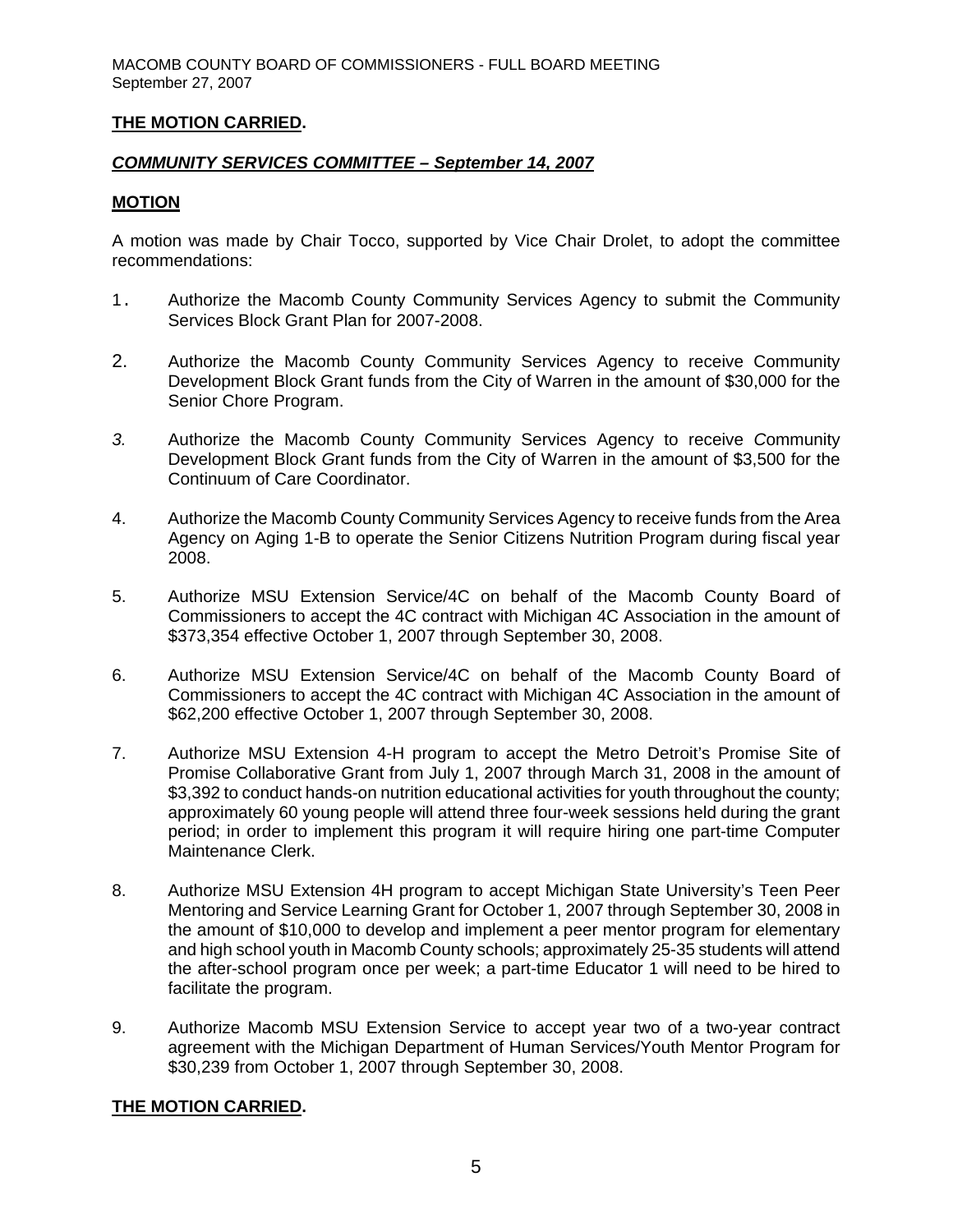## *PERSONNEL COMMITTEE – September 24, 2007*

### **MOTION**

A motion was made by Chair Camphous-Peterson, supported by Vice Chair Duzyj, to adopt the committee recommendations:

1. Approve the reconfirmation of the following vacancies:

| ONE PROBATION OFFICER          | CIRCUIT COURT-JUVENILE                            |
|--------------------------------|---------------------------------------------------|
| ONE ADMINISTRATIVE ASSISTANT I | <b>COMMUNITY MENTAL HEALTH</b>                    |
| <b>ONE APPRAISER II</b>        | <b>EQUALIZATION</b>                               |
| ONE DICTATION CLERK            | FRIEND OF THE COURT                               |
| ONE DEPUTY DIRECTOR            | INFORMATION TECHNOLOGY                            |
| ONE CASE MANAGER               | MACOMB/ST. CLAIR EMPLOYMENT & TRAINING AGENCY     |
| ONE ASSISTANT CHIEF DEPUTY     | <b>PROBATE COURT–WILLS &amp; ESTATES REGISTER</b> |
| ONE ASSISTANT PROSECUTOR I     | PROSECUTING ATTORNEY                              |
| TWO INVESTIGATORS              | PROSECUTING ATTORNEY                              |
| ONE TYPIST CLERK IV            | PROSECUTING ATTORNEY                              |
| ONE ENGINEERING TECHNICIAN     | <b>PUBLIC WORKS</b>                               |
|                                |                                                   |

2. Approve reclassification of one PC/Network Support Technician to Systems Technician position in the Information Technology Department.

### **THE MOTION CARRIED**.

#### *BUDGET COMMITTEE – September 25, 2007*

#### **MOTION**

A motion was made by Chairman Brown, supported by Vice Chair Sauger, to adopt the committee recommendations:

Commissioner Lund asked to separate #3. There were **NO** objections. Commissioner Duzyj asked to separate #4. There were **NO** objections. Commissioner DeSaele asked to separate #5. There were **NO** objections. Commissioner Szczepanski asked to separate #10. There were **NO** objections.

- 1. Adopt the 2006 Macomb County Comprehensive Annual Financial Report.
- 2. Designate the Public Works Commissioner as County Agency for the joint project between Macomb, Oakland, and Genesee counties for the Regional Water Supply System Feasibility Study and to authorize the Chairman to sign the agreement to become a member of the Karegnondi Regional Water Planning Group.
- 6. Approve the fiscal year 2008 Friend of the Court Cooperative Reimbursement Program contract in the amount of \$10,489,893, which is \$6,923,329 or 66% state funded and \$3,566,564 or 34% county funded. The county funding will be contained within the 2008 budget. This contract covers the period of October 1, 2007 through September 30, 2008.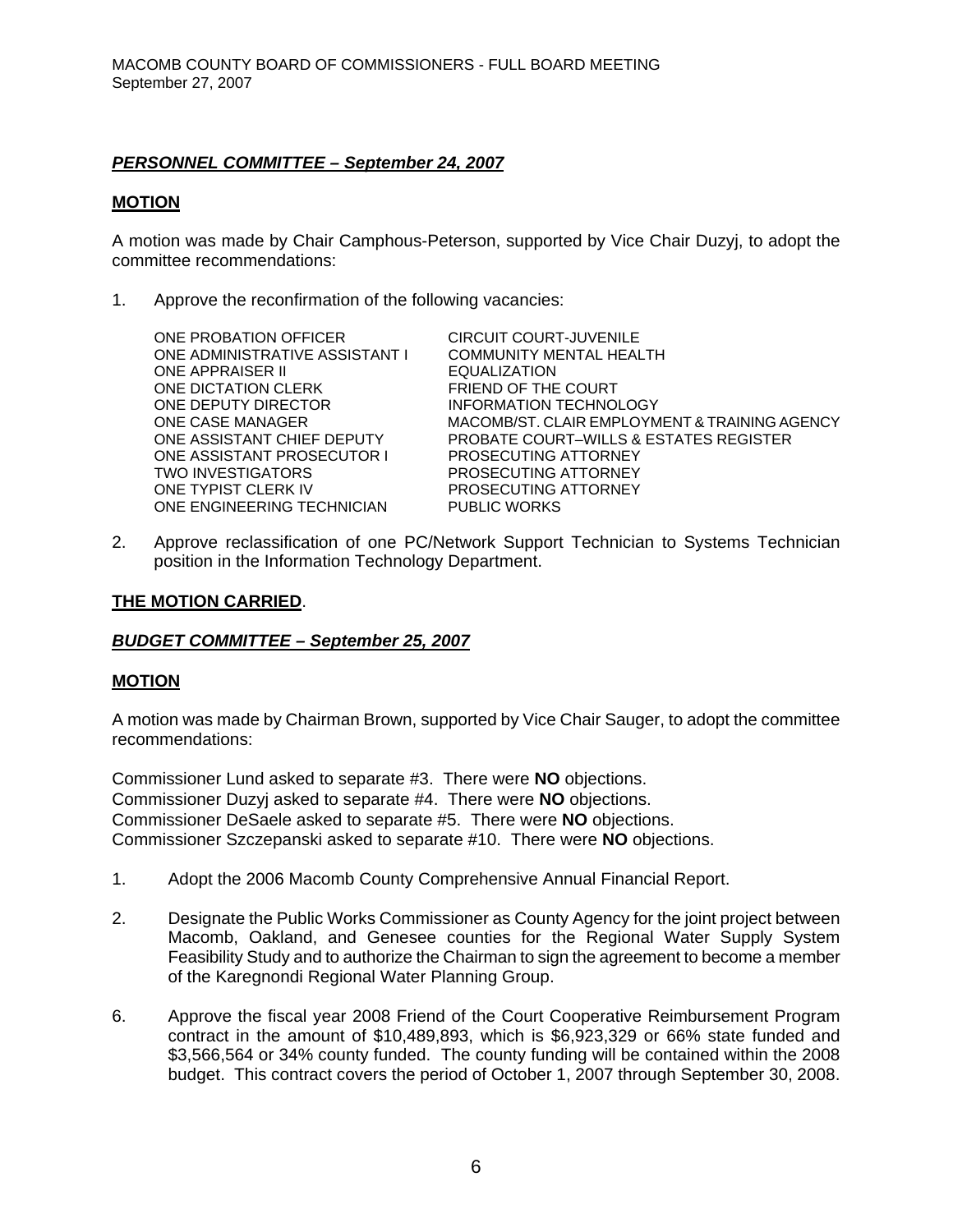- 7. Approve payment of \$25,190 to Ray Township from the environmental problems: Lake/River fund as final payment for debris and obstruction removal in the priest drain.
- 8. Approve the remainder of Phase II Building Security System Project at the Sheriff's Office in the amount of \$175,000; funding is available in the Securus Technology Grant. Further, to amend the previously approved Detex replacement portion of the building security system project source of funding to the Sheriff's correctional officers' training budget in the amount of \$165,808.45.
- 9. Award the bid for comprehensive auditing services to the low bidder, Rehmann Robson, for the five-year audit period of 2007 through 2011 for a total fee not to exceed \$511,695.

## **THE MOTION CARRIED.**

## **SEPARATED MOTION**

3. Authorize the county to enter into an agreement with Plante & Moran to provide employee benefit consulting services at a cost not to exceed \$25,000. Further, to authorize the county to engage its actuary, Gabriel Roeder Smith & Company, to perform related services as necessary to complete the proposed pension benefit analysis.

**THE MOTION CARRIED.** (Record No votes from Brdak, Doherty, Drolet, D. Flynn, Gieleghem, Lund, Mijac, Roberts, Tocco and Vosburg)

## **SEPARATED MOTION**

4. Authorize to continue agreement in the amount of \$40,000 with the Macomb County Child Advocacy Center ("Care House"). Further, funding to be considered as part of the 2008 budget.

### **AMENDMENT**

A motion was made by Commissioner Duzyj, supported by Commissioner DiMaria to amend the amount of \$40,000 to \$25,000.

#### A roll call vote was taken.

Voting Yes were: Brdak, Brown, Bruley, DiMaria, Doherty, Duzyj, D. Flynn, Gieleghem, Mijac, Roberts, Switalski, Tocco and Torrice. There were 13 "Yes" votes.

Voting No were: DeSaele, Drolet, J. Flynn, Lund, Rengert, Rocca, Slinde, Szczepanski, Vosburg, and Crouchman. There were 10 "No" votes. Camphous-Peterson abstained.

### **THE MOTION CARRIED.**

### **THE MOTION AS AMENDED CARRIED.** (Record Camphous-Peterson abstained)

### **SEPARATED MOTION**

5. Allocate \$25,000 to the Macomb County Prevention Coalition as local matching funds for the Drug Free Communities Support Program for fiscal year 10/01/06 through 09/30/07. Further, funding to come from the contingency account.

### **MOTION**

A motion was made by Commissioner Lund, supported by Commissioner Szczepanski, to postpone for 30 days.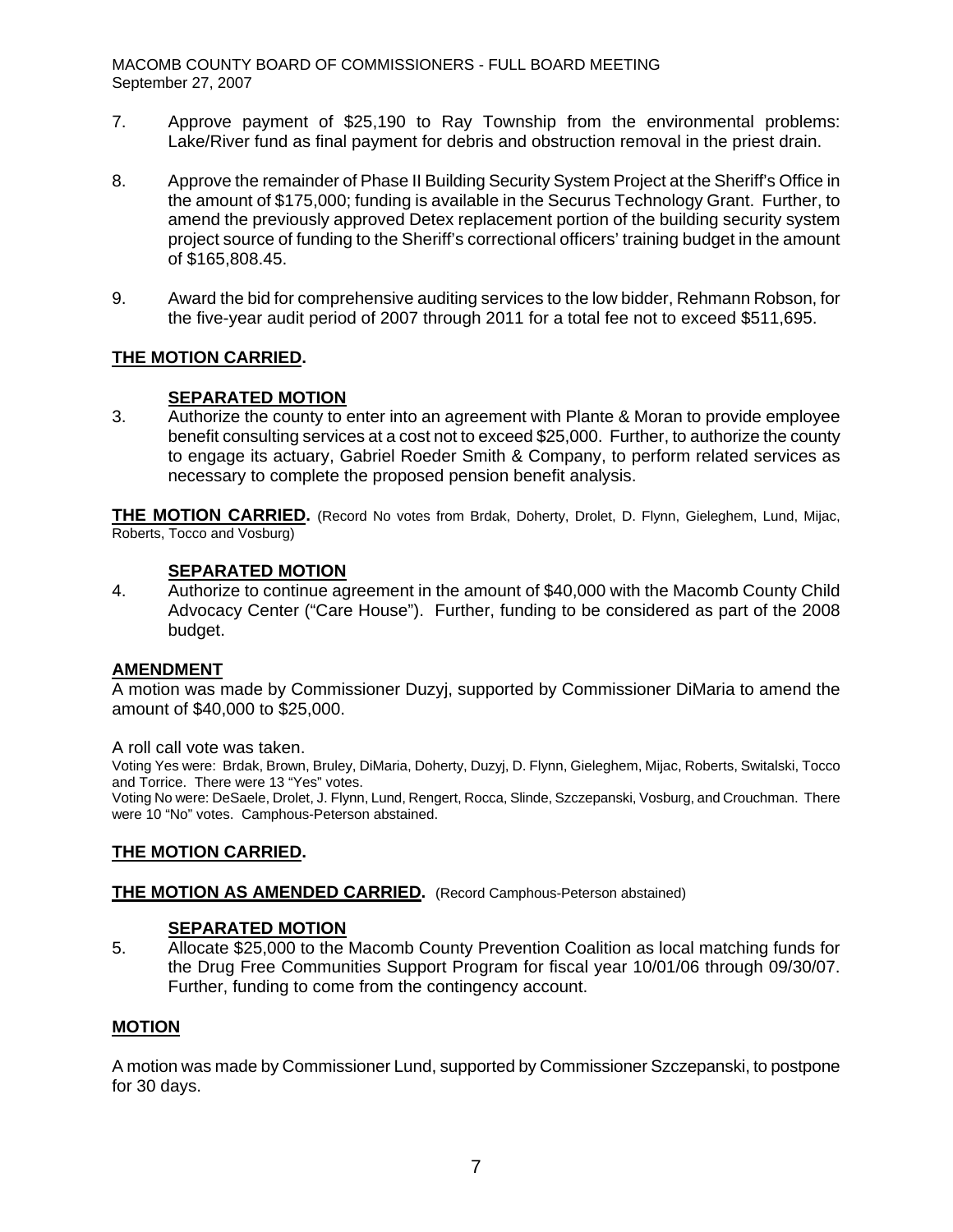#### A roll call vote was taken.

Voting Yes were: Brown, Lund, Rengert, Szczepanski. There were 4 "Yes" votes.

Voting No were: Brdak, Bruley, Camphous-Peterson, DeSaele, DiMaria, Drolet, Duzyj, D. Flynn, J. Flynn, Gieleghem, Haggerty, Mijac, Roberts, Rocca, Sauger, Slinde, Switalski, Torrice, Vosburg, and Crouchman. There were 20 "No" votes. Commissioner Doherty and Commissioner Tocco abstained.

#### **THE MOTION FAILED.**

### **AMENDMENT**

A motion was made by Commissioner D. Flynn, supported by Commissioner DiMaria, to amend #5 to read as follows:

5. Allocate \$20,000 to the Macomb County Prevention Coalition as local matching funds for the Drug Free Communities Support Program for fiscal year 10/01/06 through 09/30/07 to be equally distributed to the ten affiliated community anti-drug coalitions and not to be used for administrative expenses.

**THE MOTION CARRIED.** (Record NO vote from Brown and Rengert; Doherty abstained)

#### **THE MOTION AS AMENDED CARRIED.**

#### **SEPARATED MOTION.**

10. Implement the user fee study as recommended by the Consultant Firm Public Finance Management, Inc. Effective January 1, 2008 and as outlined in the Assistant Finance Director's memorandum dated September 17, 2007 in the amount of \$361,454.

**THE MOTION CARRIED**. (Record NO votes from Brown, Szczepanski, Lund, Rocco, Drolet, and J. Flynn)

#### *AD HOC TO SELECT DIRECTOR OF HR DEPARTMENT – September 25, 2007*

#### **MOTION**

 A motion was made by Commissioner Tocco, supported by Commissioner Vosburg, to recommend that Maureen Henson be offered the position of Director, Human Resources Department, with the provision that if she declines, the position be offered to Eric Herppich.

#### **SUBSTITUTE MOTION**

A motion was made by Commissioner Szczepanski, supported by Commissioner J. Flynn to offer the position to Eric Herppich.

#### A roll call vote was taken.

Voting Yes were: Camphous-Peterson, J. Flynn, Sauger, Slinde and Szczepanski. There were 5 "Yes" votes. Voting No were: Brdak, Brown, Bruley, DeSaele, DiMaria, Doherty, Drolet, Duzyj, D. Flynn, Gieleghem, Lund, Mijac, Rengert, Roberts, Rocca, Switalski, Tocco, Torrice, Vosburg, and Crouchman. There were 20 "No" votes.

#### **THE MOTION FAILED.**

#### **THE ORIGINAL MOTION CARRIED UNANIMOUSLY.**

#### *FINANCE COMMITTEE – September 26, 2007*

#### **MOTION**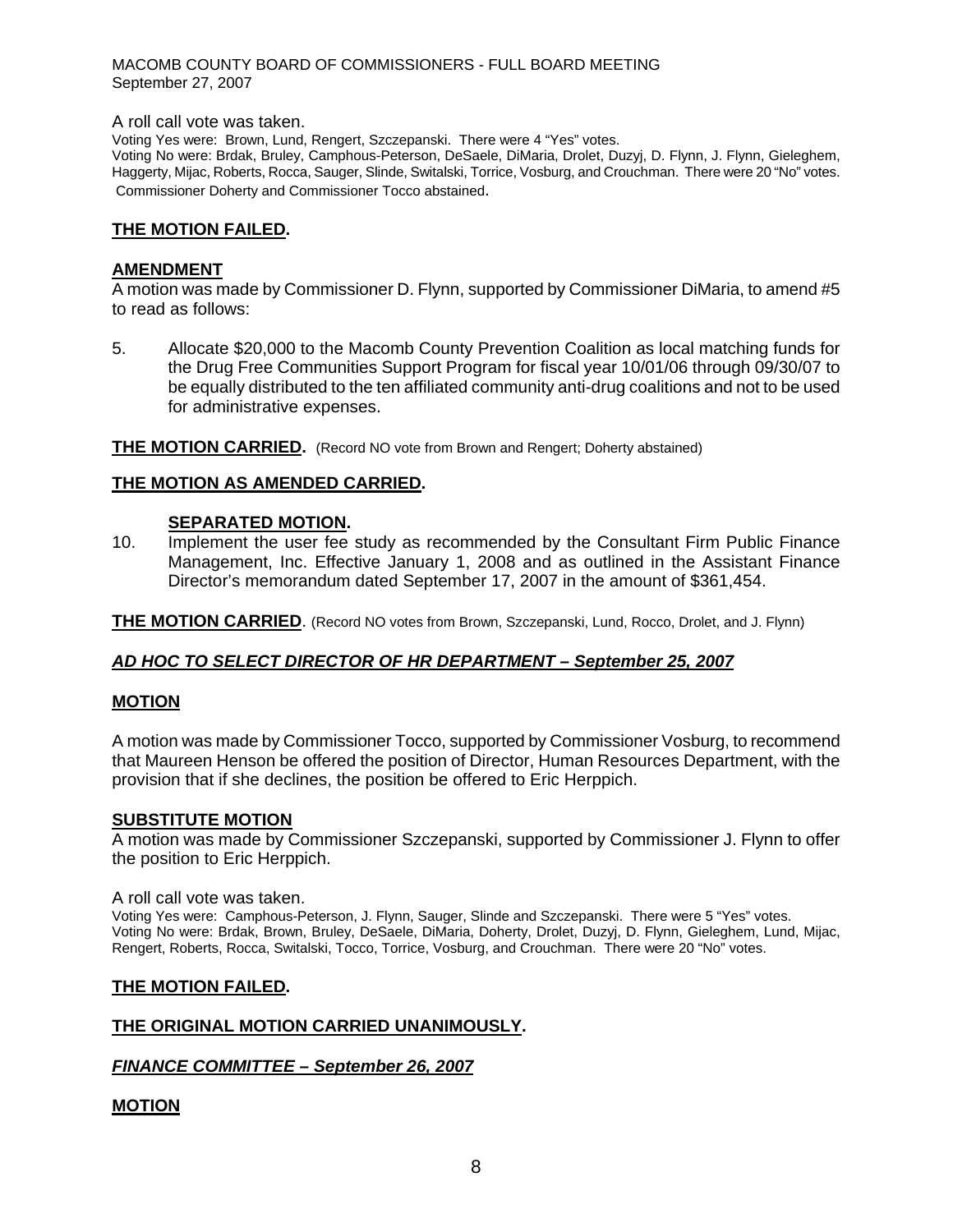A motion was made by Chair Slinde, supported by Vice Chair Szczepanski, to adopt the committee recommendations:

Commissioner Mijac asked to separate #3. There were **NO** objections.

- 1. Approve the monthly bills (with corrections, deletions and/or addenda) and authorize payment; further, to approve the payroll in the total amount of \$15,878,456.46, with necessary modifications to the appropriations.
- 2. Concur in the recommendation of John Anderson, Director of Risk Management and Safety Department, David Diegel, Director of Finance Department, and Eric Herppich, acting Director of Human Resources Department, to opt-in the (6) pharmacy initiatives of 2007 proposed by Blue Cross & Blue Shield of Michigan.
- 4. Approve an adjustment to the mileage reimbursement rate and meal allowance to equate the rates paid by the State of Michigan effective October  $1<sup>st</sup>$  of each year; therefore, effective October 1, 2007, the mileage reimbursement rate will increase to forty-eight cents per mile and the daily meal allowance for employees will remain the same at \$31.00 per day in compliance with the State of Michigan rates; further, the Finance Director is directed to notify each elected official and department head of the above-noted rates.
- 5. Approve accepting credit cards over the internet for Macomb Together, but that the credit card feature will only be used in conjunction with Macomb Together and county-run programs; further, this is contingent upon information being provided regarding fees and the contract.
- 6. Concur in recommendation of Corporation Counsel concerning the case of Ellis Don-v-Macomb County, et al.

## **THE MOTION CARRIED.**

### **SEPARATED MOTION**

3. Concur in the recommendation of John Anderson, Director of Risk Management and Safety Department, David Diegel, Director of Finance Department, and Eric Herppich, Acting Director of Human Resources Department, to hire Mercury Dependent Audit Services to perform a dependent audit.

### **MOTION**

A motion was made by Commissioner Mijak, supported by Commissioner Bruley, to refer back to committee.

A roll call vote was taken.

Voting Yes were: Brdak, Bruley, DiMaria, Duzyj, D. Flynn, Gieleghem, Mijac, Roberts, Switalski, Tocco and Torrice. There were 11 "Yes" votes.

Voting No were: Brown, Camphous-Peterson, DeSaele, Doherty, Drolet, J. Flynn, Lund, Rengert, Rocca, Sauger, Slinde, Szczepanski, Vosburg and Crouchman. There were 14 "No" votes.

### **THE MOTION FAILED**.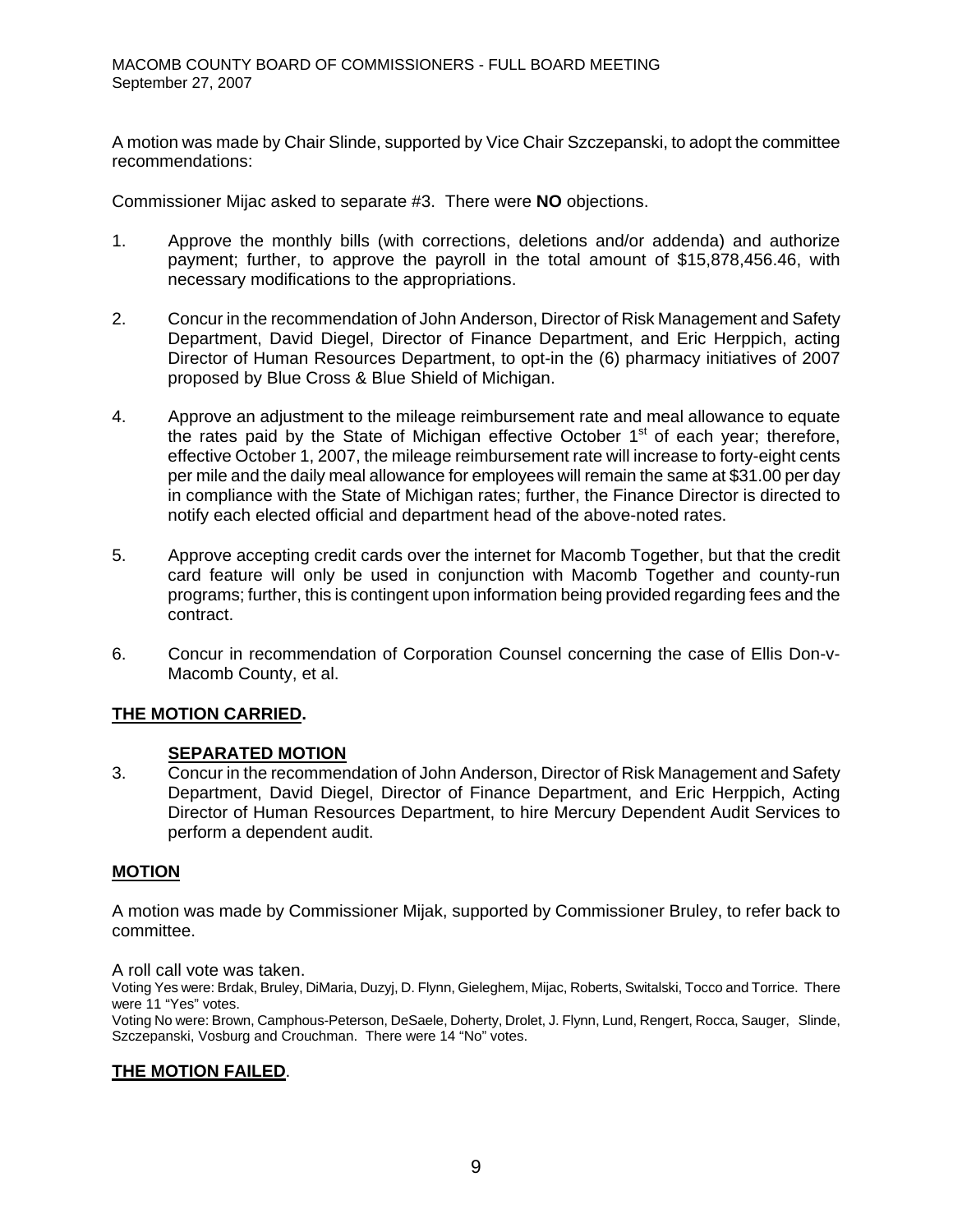### **SUBSTITUTE MOTION**

A motion was made by Commissioner Bruley, supported by Commissioner DiMaria, for an RFP to get three similar proposals for vendors for similar services.

A roll call vote was taken.

Voting Yes were: Brdak, Bruley, DiMaria, Doherty, Duzyj, D. Flynn, Gieleghem, Mijac, Roberts, Switalski, Tocco and Torrice. There were 12 "Yes" votes.

Voting No were: Brown, Camphous-Peterson, DeSaele, Drolet, J. Flynn, Lund, Rengert, Rocca, Sauger, Slinde, Szczepanski, Vosburg and Crouchman. There were 13 "No" votes.

#### **THE MOTION FAILED.**

A roll call vote was taken on the original motion.

Voting Yes were: Brdak, Brown, Camphous-Peterson, DeSaele, Doherty, Drolet, Duzyj, D. Flynn, J. Flynn, Gieleghem, Lund, Rengert, Roberts, Rocca, Sauger, Slinde, Switalski, Szczepanski, Torrice, Vosburg and Crouchman. There were 21 "Yes" votes.

Voting No were: Bruley, DiMaria, Mijac and Tocco. There were 4 "No" votes.

### **THE MOTION CARRIED.**

#### **RESOLUTIONS/TRIBUTES**

#### **MOTION**

A motion was made by Commissioner DiMaria, supported by Commissioner Camphous-Peterson, to adopt the Resolutions and Tributes in their entirety.

| Res. No. 07-72 | Honoring the Osteopathic Society for Their Contribution in Bringing the MSU<br>School of Osteopathic Medicine to Macomb County, (offered by Gieleghem;<br>recommended by Budget Committee on 09/06/07) |
|----------------|--------------------------------------------------------------------------------------------------------------------------------------------------------------------------------------------------------|
| Res. No. 07-77 | Commending Albert & Patricia Burchi - 50 <sup>th</sup> Wedding Anniversary (offered<br>by DeSaele; recommended by Health Services Committee on 09/13/07)                                               |
| Res. No. 07-78 | Honoring Sterling Heights Fire Chief John Childs - Retirement, (offered by<br>DeSaele; include J. Flynn and Rocca; recommended by Health Services<br>Committee on 09/13/07)                            |
| Res. No. 07-79 | In Support of the Silent Witness Ceremony (offered by Doherty and Tocco;<br>recommended by Community Services Committee on 09/14/07)                                                                   |
| Res. No. 07-83 | Commending the Washington Lions Club – $50th$ Anniversary (offered by<br>Brown; recommended by Budget Committee on 09/25/07)                                                                           |
| Res. No. 07-71 | Commending Community Assessment Referral & Education, Inc., for 30<br>Years of Service to the Community (offered by Tocco; recommended by<br>Finance Committee on 09/26/07)                            |
| Res. No. 07-73 | Honoring Sterling Heights Fire Captain Patrick O'Lear - Retirement (offered<br>by Mijac and D. Flynn; recommended by Finance Committee on 09/26/07)                                                    |
| Res. No. 07-74 | In Support of Northwest Airlines Route to China (offered by Bruley;<br>recommended by Finance Committee on 09/26/07)                                                                                   |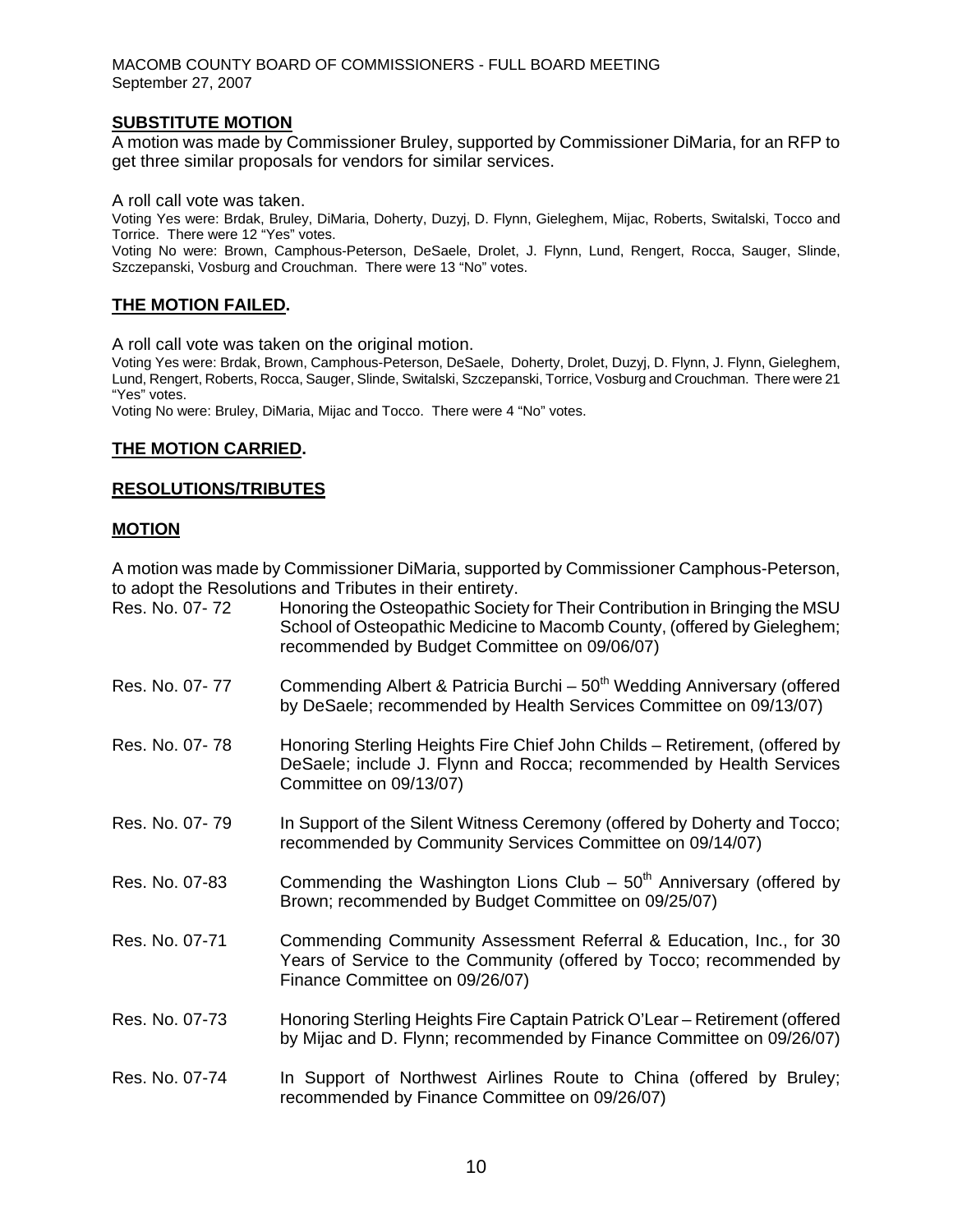- Res. No. 07-75 Commending Thomas Swain 50 Years with Mayfair Camera Shop (offered by Bruley and Brdak; recommended by Finance Committee on 09/26/07)
- Res. No. 07-76 In Support of H.R. 2927 Which Responsibly Balances Achievable Fuel Economy Increases with Important Economic and Social Concerns, Including Consumer Demand (offered by Board Chair; recommended by Finance Committee on 09/26/07) (Record NO vote Szczepanski)
- Res. No. 07-80 Commemorating the Opening of the Fraser Villa Living Center Sanctuary in Macomb County (offered by Tocco; recommended by Finance Committee on 09/26/07)
- Res. No. 07-81 Proclaiming October 6, 2007 as German-American Day in Macomb County (offered by Bruley, D. Flynn and Mijac; recommended by Finance Committee on 09/26/07)
- Res. No. 07-82 Commending South River Elementary School on the Dedication of Their New Building (offered by Camphous-Peterson; recommended by Finance Committee on 09/26/07)
- Res. No. 07-84 Honoring Marilyn Elder  $80^{th}$  Birthday (offered by Slinde; recommended by Finance Committee on 09/26/07)
- Res. No. 07-85 Commending First State Bank  $90<sup>th</sup>$  Anniversary (offered by DiMaria)

### **THE MOTION CARRIED.**

### **ITEM WAIVED BY JPS COMMITTEE CHAIR**

#### **MOTION**

A motion was made by Commissioner Slinde, supported by Commissioner J. Flynn, to approve FY 2007-08 Access and Visitation Contract. **THE MOTION CARRIED.** 

#### **REQUEST TO PURCHASE PREVIOUS SERVICE TIME**

#### **MOTION**

A motion was made by Commissioner J. Flynn, supported by Commissioner Slinde, to approve a request to purchase previous service time by Cyntia Zerkowski. **THE MOTION CARRIED.**

#### **APPOINTMENTS**

#### a) **Board of Canvassers:**

1 Democrat / 1 Republican - (4 year terms)

### **MOTION**

 A motion was made by Commissioner Mijac, supported Commissioner DiMaria, to appoint Patricia Bill unanimously. **THE MOTION CARRIED.**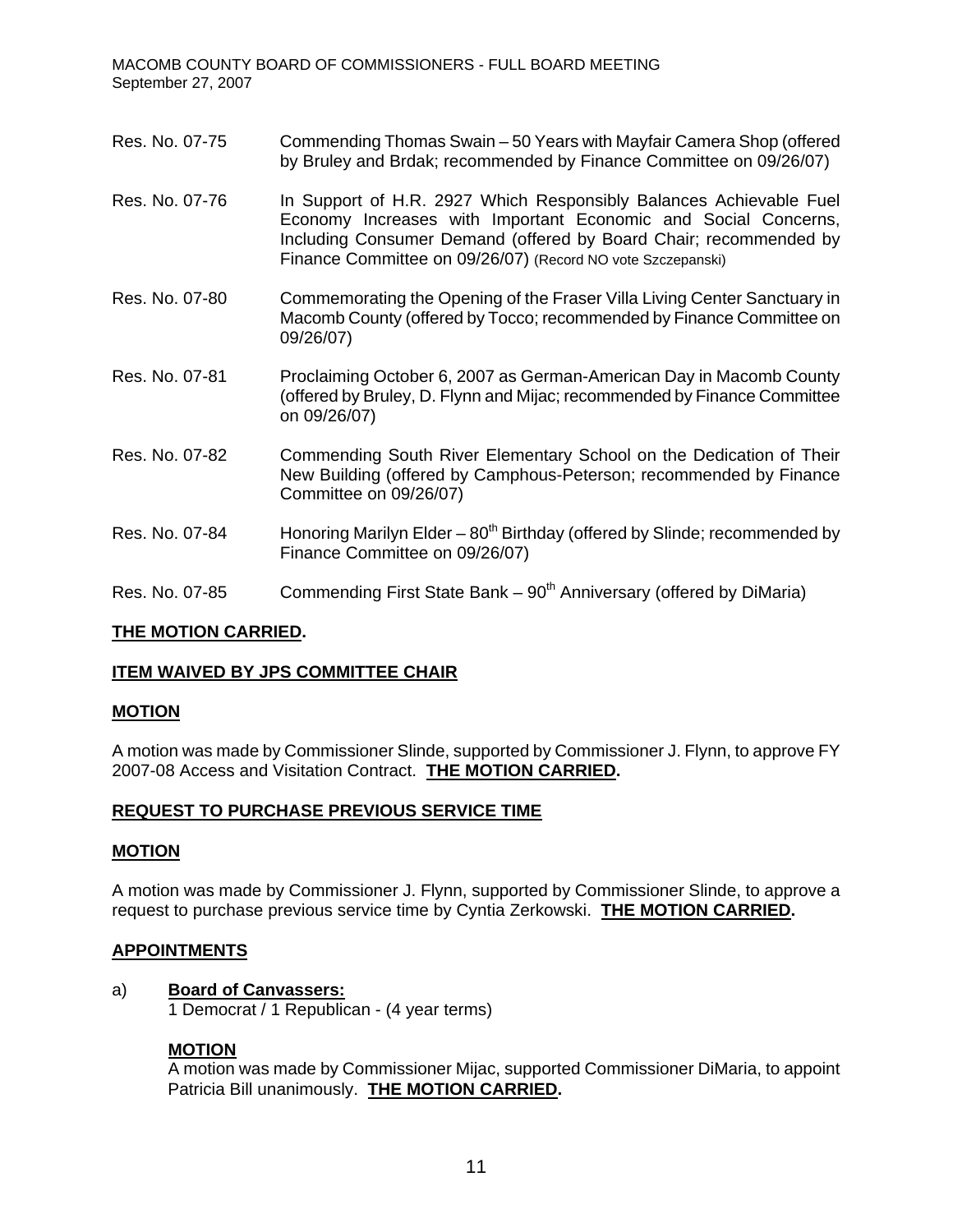## **MOTION**

 A motion was made by Commissioner Slinde, supported by Commissioner Mijac, to appoint Douglas Wozniak unanimously. **THE MOTION CARRIED.** 

#### b) **Brownfield Redevelopment Authority:**

4 reappointments – 3 year terms

A roll call vote was taken to appoint Dana Camphous-Peterson. Voting Yes were: Brown, Camphous-Peterson, DeSaele, Drolet, J. Flynn, Lund, Rengert, Rocca, Sauger, Slinde, Szczepanski, Vosburg and Crouchman. There were 13 "Yes" votes. Voting No were: Brdak, Bruley, DiMaria, Doherty, Duzyj, D. Flynn, Gieleghem, Mijac, Roberts, Switalski, Tocco and Torrice. There were 12 "No" votes.

Dana Camphous-Peterson was appointed. Mike DeVault was appointed unanimously. Cynthia Manciero was appointed. (Record NO vote Bruley) Robert Sawicki was appointed unanimously.

#### c) **Substance Abuse Advisory Council:**

1 reappointment – 3 year term

### **MOTION**

 A motion was made by Commissioner DeSaele, supported by Commissioner Slinde, to reappoint Eric Jackson. **THE MOTION CARRIED.** 

### **NEW BUSINESS**

Commissioner Doherty spoke regarding credit card payments for Macomb Together.

#### **MOTION TO RECONSIDER**

A motion was made by Commissioner DeSaele, supported by Commissioner Slinde, to reconsider Item #5 under Finance. **THE MOTION CARRIED.**

### **AMENDMENT**

A motion was made by Commissioner Doherty, supported by Commissioner DeSaele, to amend Item #5 under Finance to strike the word **"and"** between Together and county and read as follows:

5. Approve accepting credit cards over the internet for Macomb Together, but that the credit card feature will only be used in conjunction with Macomb Together county-run programs; further, this is contingent upon information being provided regarding fees and the contract.

### **THE MOTION CARRIED.**

### **THE MOTION AS AMENDED CARRIED.**

Commissioner Sauger commended the success of the Tri-County Summit.

#### **PUBLIC PARTICIPATION**

Pastor D. L. Bradley, 22645 Quinn Road, Clinton Township Scott Schulte, Sheriff's Office, President – MCPDSA Donald Lobsinger, 26900 Taylor, St. Clair Shores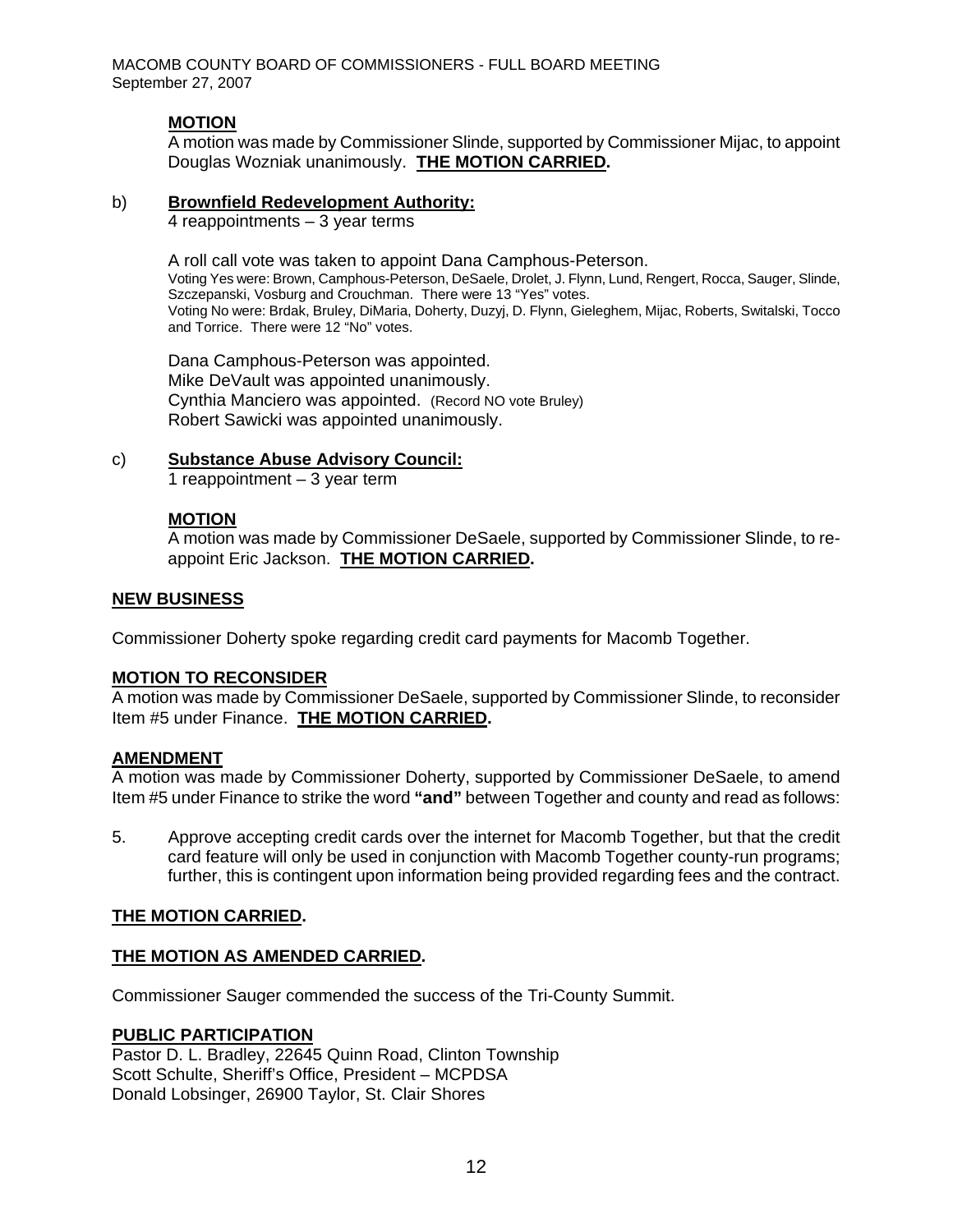Cindy Turner, 37829 Pocahontas Drive, Clinton Township

### **EXECUTIVE SESSION TO DISCUSS LABOR NEGOTIATIONS**

#### **MOTION**

A motion was made by Commissioner Mijac, supported by Commissioner J. Flynn, to enter into executive session for the purpose of discussing labor negotiations. **THE MOTION CARRIED.** 

In accordance with the motion, the board entered executive session at 10:45 p.m., with it concluding at 11:45 p.m.

**NOT** 

### **ROLL CALL**

|                         |                 |                | ו שו           |
|-------------------------|-----------------|----------------|----------------|
| <b>NAME</b>             | <b>DISTRICT</b> | <b>PRESENT</b> | <b>PRESENT</b> |
| <b>Andrey Duzyj</b>     | 1               | X              |                |
| <b>Marvin Sauger</b>    | 2               | Х              |                |
| Phillip A. DiMaria      | 3               | X              |                |
| Jon Switalski           | 4               | Χ              |                |
| Susan L. Doherty        | 5               | X              |                |
| Joan Flynn              | 6               | X              |                |
| Sue Rocca               | 7               | X              |                |
| David J. Flynn          | 8               | Χ              |                |
| <b>Robert Mijac</b>     | 9               | X              |                |
| <b>Philis DeSaele</b>   | 10              | Χ              |                |
| Ed Szczepanski          | 11              | Χ              |                |
| Peter J. Lund           | 12              | Χ              |                |
| Don Brown               | 13              | X              |                |
| <b>Brian Brdak</b>      | 14              | X              |                |
| Keith Rengert           | 15              | Χ              |                |
| <b>Carey Torrice</b>    | 16              | X              |                |
| Ed Bruley               | 17              | Χ              |                |
| Dana Camphous-Peterson  | 18              | Χ              |                |
| Paul Gieleghem          | 19              | Χ              |                |
| Kathleen E. Tocco       | 20              | X              |                |
| Leonard Haggerty        | 21              |                | X              |
| <b>Elizabeth Slinde</b> | 22              | X              |                |
| William A. Crouchman    | 23              | X              |                |
| Sarah Roberts           | 24              | Χ              |                |
| Kathy Vosburg           | 25              | Χ              |                |
| Leon Drolet             | 26              | Χ              |                |
|                         |                 |                |                |

Commissioner Haggerty was absent and excused.

#### **ADJOURNMENT**

### **MOTION**

A motion was made by Commissioner Duzyj, supported by Commissioner Camphous-Peterson, to adjourn. **THE MOTION CARRIED.**